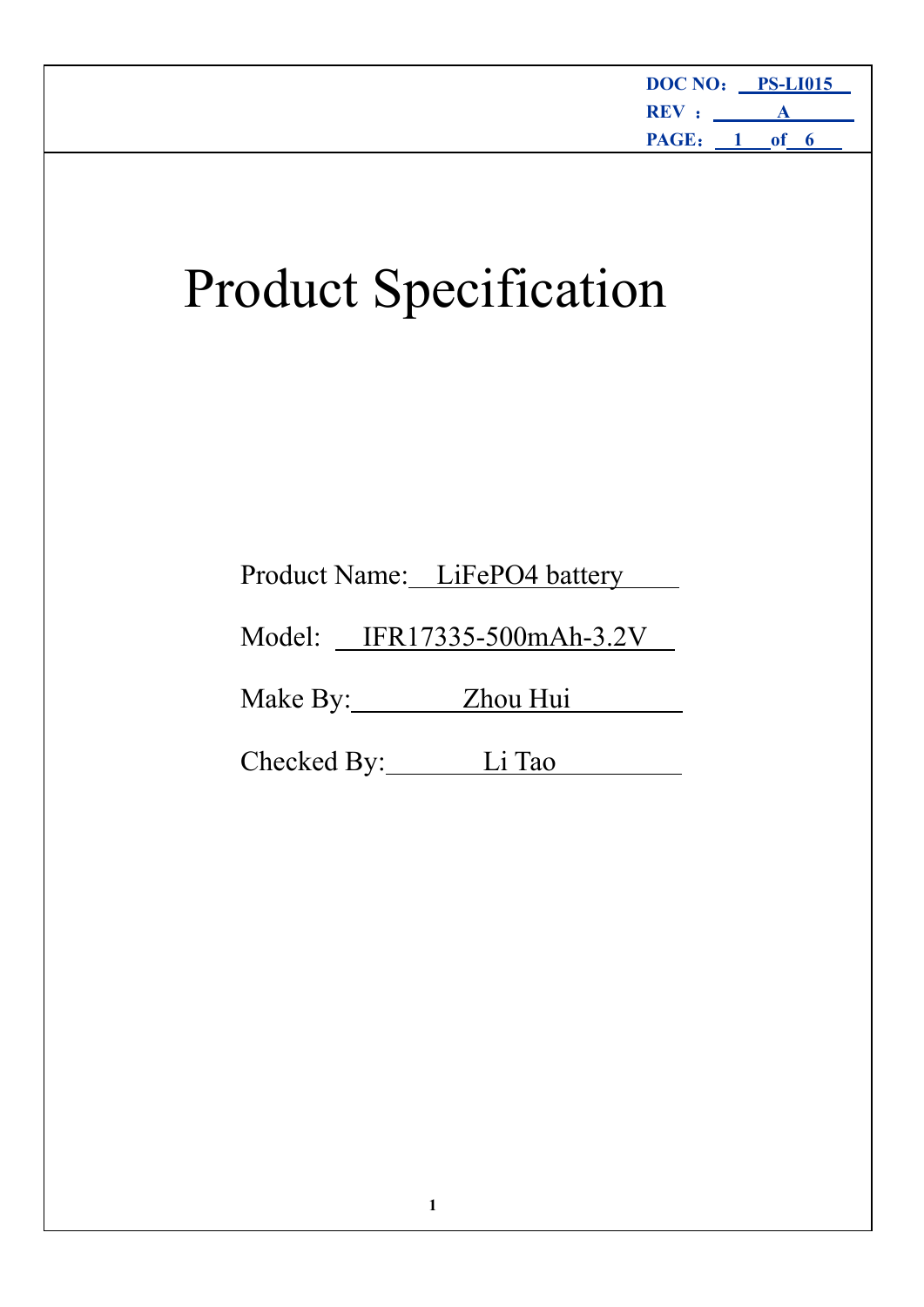| DOC NO: PS-LI015 |              |  |
|------------------|--------------|--|
| REV :            | $\mathbf{A}$ |  |
| PAGE: 2 of 6     |              |  |
|                  |              |  |

# **Contents**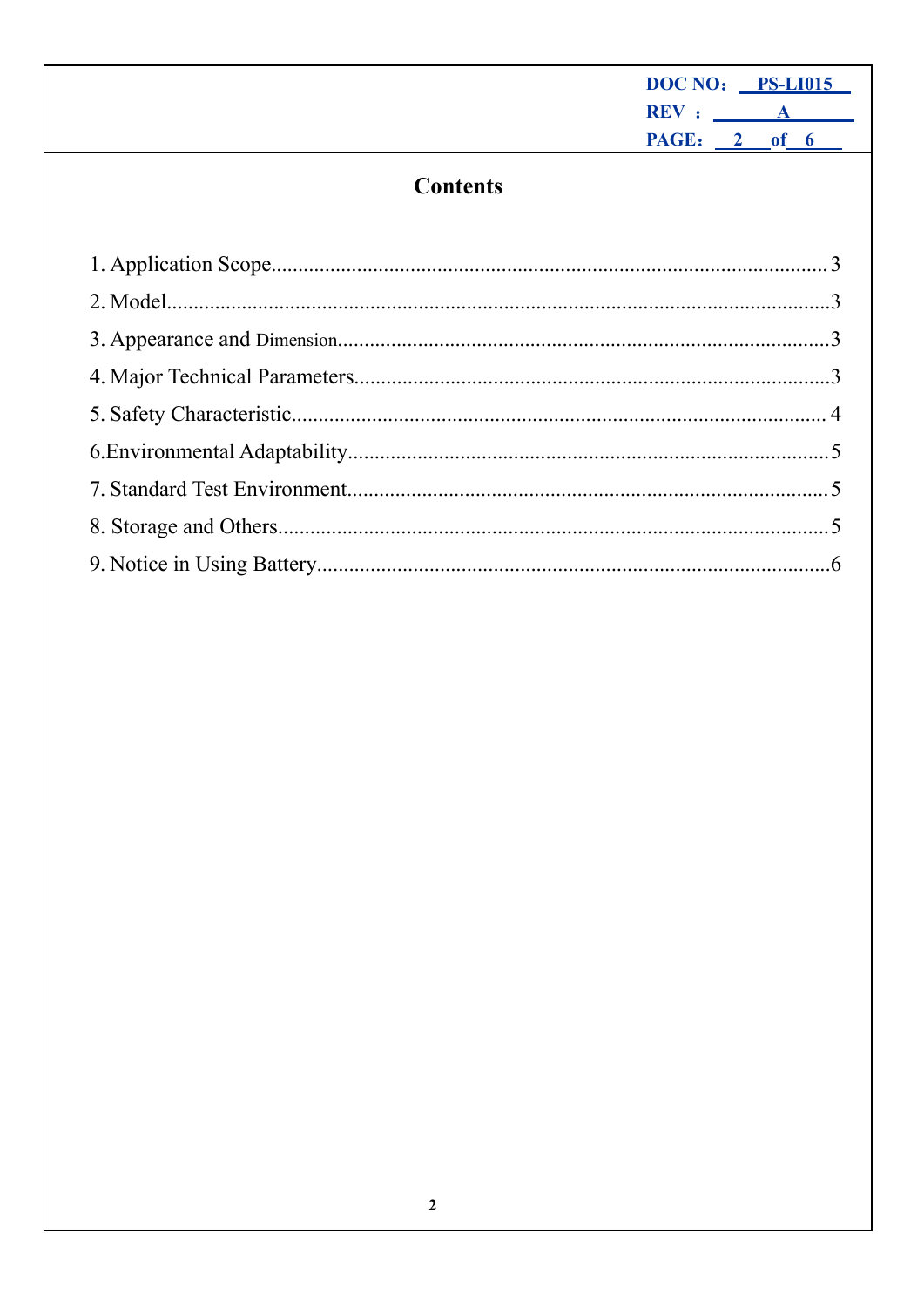<span id="page-2-3"></span><span id="page-2-2"></span><span id="page-2-1"></span><span id="page-2-0"></span>

|                                  | DOC NO: PS-LI015                                                                                                    |                                                   |                     |                           |                                                           |                                                                                    |                                                                                      |         |  |  |      |  |
|----------------------------------|---------------------------------------------------------------------------------------------------------------------|---------------------------------------------------|---------------------|---------------------------|-----------------------------------------------------------|------------------------------------------------------------------------------------|--------------------------------------------------------------------------------------|---------|--|--|------|--|
|                                  |                                                                                                                     |                                                   |                     |                           |                                                           |                                                                                    | REV :<br>$\mathbf A$                                                                 |         |  |  |      |  |
|                                  |                                                                                                                     |                                                   |                     |                           |                                                           |                                                                                    |                                                                                      | PAGE: 3 |  |  | of 6 |  |
|                                  | 1. Application Scope<br>This product specification describes product performance indicators of Lithium-ion battery. |                                                   |                     |                           |                                                           |                                                                                    |                                                                                      |         |  |  |      |  |
| 2. Model                         |                                                                                                                     |                                                   |                     |                           |                                                           |                                                                                    |                                                                                      |         |  |  |      |  |
|                                  | IFR17335-500mAh-3.2V                                                                                                |                                                   |                     |                           |                                                           |                                                                                    |                                                                                      |         |  |  |      |  |
|                                  | 3. Appearance and Dimension                                                                                         |                                                   |                     |                           |                                                           |                                                                                    |                                                                                      |         |  |  |      |  |
|                                  |                                                                                                                     |                                                   |                     |                           | H                                                         |                                                                                    |                                                                                      |         |  |  |      |  |
|                                  |                                                                                                                     |                                                   | Item                |                           | Dimension (mm)                                            |                                                                                    |                                                                                      |         |  |  |      |  |
|                                  |                                                                                                                     |                                                   | Diameter ( $\Phi$ ) |                           | $17.0 \pm 0.1$                                            |                                                                                    |                                                                                      |         |  |  |      |  |
|                                  |                                                                                                                     |                                                   | Height (H)          |                           | $34.0 \pm 0.5$                                            |                                                                                    |                                                                                      |         |  |  |      |  |
|                                  | <b>4. Major Technical Parameters</b>                                                                                |                                                   |                     |                           |                                                           |                                                                                    |                                                                                      |         |  |  |      |  |
| No.                              |                                                                                                                     | Item                                              |                     |                           | Standard                                                  |                                                                                    |                                                                                      | Note    |  |  |      |  |
| 1                                |                                                                                                                     | <b>Standard Capacity</b>                          |                     |                           | $500$ m $Ah$                                              |                                                                                    | 0.5C, (current value of 1500mA at 1C)                                                |         |  |  |      |  |
| $\overline{2}$<br>$\overline{3}$ |                                                                                                                     | <b>Standard Voltage</b>                           |                     |                           | 3.2 V                                                     |                                                                                    |                                                                                      |         |  |  |      |  |
|                                  | Alternating Internal Resistance                                                                                     |                                                   | Cut-off Voltage     |                           | $\leq 100$ m $\Omega$                                     |                                                                                    |                                                                                      |         |  |  |      |  |
| $\overline{4}$                   | Charge<br>Conditions                                                                                                |                                                   | Cut-off Current     | $3.65 \pm 0.05V$<br>0.01C |                                                           | constant-current charge to 3.65V at 0.5C,<br>constant voltage charge to stop until |                                                                                      |         |  |  |      |  |
| 5                                |                                                                                                                     |                                                   | 2.5V                |                           | $0.01C$ mA                                                |                                                                                    |                                                                                      |         |  |  |      |  |
| 6                                |                                                                                                                     | Discharge Cut-off Voltage<br>Cycle Characteristic |                     | 2000 times                |                                                           |                                                                                    | 100% DOD, the residual capacity is no<br>less than 80% of rated capacity at 1C rate. |         |  |  |      |  |
| $\tau$                           | Max. Continuous Discharge<br>Current                                                                                |                                                   | 1A                  |                           |                                                           |                                                                                    |                                                                                      |         |  |  |      |  |
| 8                                | <b>Working Temperature</b>                                                                                          |                                                   |                     |                           | Charge:0°C~55°C<br>Discharge:- $20^{\circ}$ C $\sim$ 60°C |                                                                                    |                                                                                      |         |  |  |      |  |
| 9                                | Storage Temperature                                                                                                 |                                                   |                     |                           | -20 $^{\circ}$ C $\sim$ 45 $^{\circ}$ C                   |                                                                                    |                                                                                      |         |  |  |      |  |
| 10                               | <b>Battery Weight</b>                                                                                               |                                                   |                     |                           | 17 <sub>g</sub>                                           |                                                                                    |                                                                                      |         |  |  |      |  |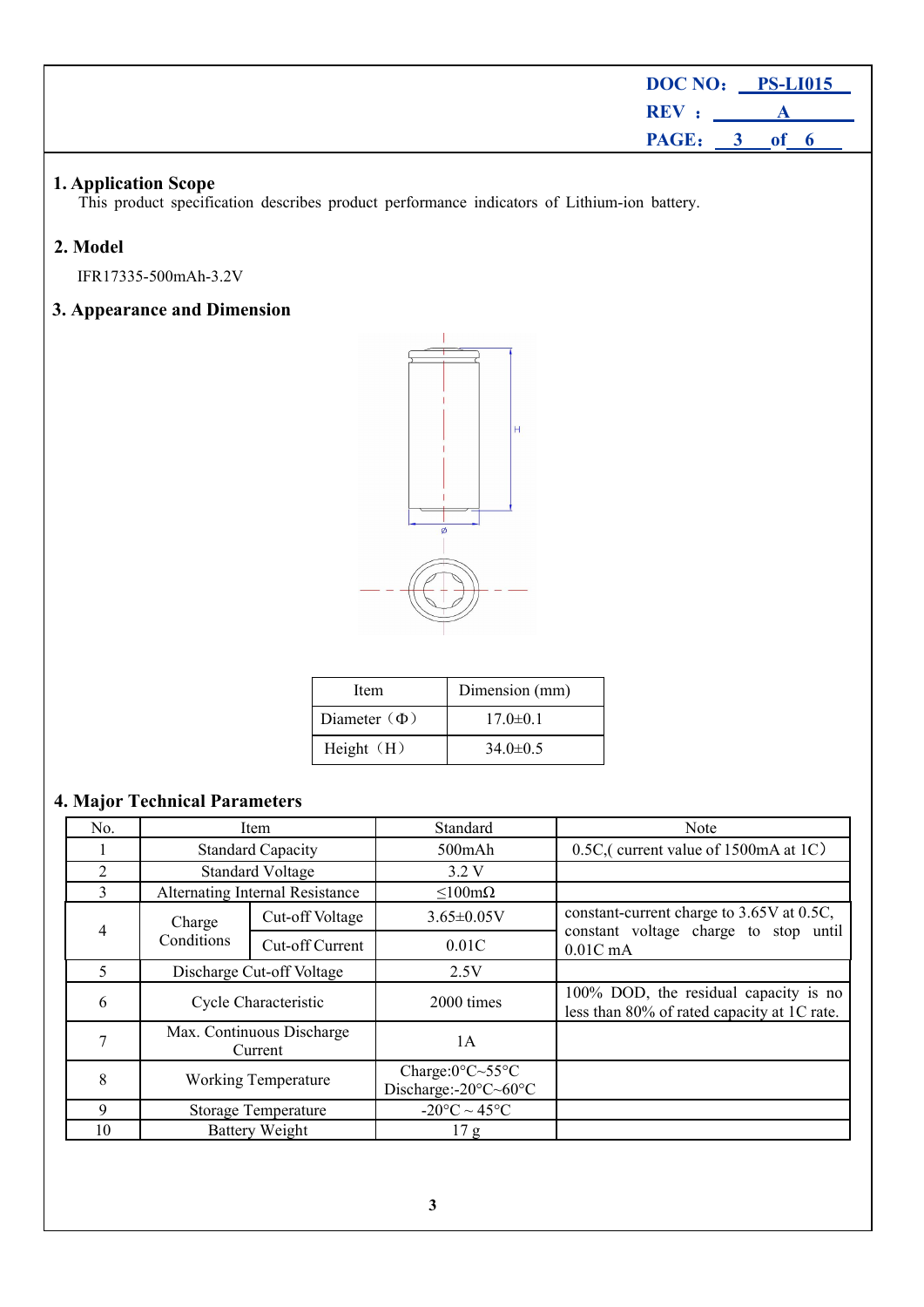**DOC NO**: **PS-LI015 REV** : **A PAGE**: **4 of 6**

## <span id="page-3-1"></span><span id="page-3-0"></span>**5. Safety Characteristics**

| NO.            | Item                      | <b>Test Method</b>                                                                                                                                                                                                                                                                                                                                                                                           | Standard                  |
|----------------|---------------------------|--------------------------------------------------------------------------------------------------------------------------------------------------------------------------------------------------------------------------------------------------------------------------------------------------------------------------------------------------------------------------------------------------------------|---------------------------|
| $\mathbf{1}$   | Overcharge                | After normal charge, test the batteries' initial state and capacity.<br>Charge to 10.0V at 3C, then charge at CV mode to 0.01C.<br>Observe battery's variation of appearance.                                                                                                                                                                                                                                | No explosion,<br>No fire. |
| $\overline{2}$ | Over<br>Discharge         | After normal charge, test the batteries' initial state. When the<br>batteries are normal, Discharge to 0V at 0.5C. Observe<br>battery's variation of appearance.                                                                                                                                                                                                                                             | No explosion,<br>No fire. |
| 3              | External<br>Short-circuit | After normal charge, test the batteries initial state, Keep the<br>battery into explosion protection cover, short-circuit the<br>positive and negative terminals directly (general resistance<br>shall be less than or equal to $50 \text{m}\Omega$ ). Stop the test when the<br>temperature falls to 10°C lower than the peak value. Observe<br>the variation of the batteries' appearance and temperature. | No explosion,<br>No fire. |
| 4              | Thermal<br>Abuse          | Test the batteries' initial state and capacity. Standard charge.<br>Put battery into oven, increase the temperature to $130\pm2\degree$ at<br>rate of $(5\pm2^{\circ}\text{C})$ /min, and keep it for 30min. Observe the<br>variation of batteries' appearance.                                                                                                                                              | No explosion,<br>No fire. |
| 5              | Drop                      | After normal charge, test the batteries' initial state and capacity.<br>Then let it fall from a height of 1m (the lowest height) to a<br>smooth cement floor, twice.                                                                                                                                                                                                                                         | No explosion,<br>No fire. |
| 6              | Heavy Impact              | A diameter of 15.8 mm steel rod is placed in the middle of the<br>fully charged battery, then the weight of 10Kg hammer from<br>1.0m height free falls to the battery upper.                                                                                                                                                                                                                                 | No explosion,<br>No fire. |
| 7              | <b>Extrusion Test</b>     | Place the battery in between the pressing surface of extrusion<br>apparatus, parallel the axes of cylindrical battery to the pressing<br>surface, and gradually increase pressure up to 13KN, keeping<br>the pressure for 1min.                                                                                                                                                                              | No explosion,<br>No fire. |

# <span id="page-3-2"></span>**6. Environmental Adaptability**

| NO. | Item                   | Test Method                                                                                                                                                                                                                               | Standard                                                                                 |
|-----|------------------------|-------------------------------------------------------------------------------------------------------------------------------------------------------------------------------------------------------------------------------------------|------------------------------------------------------------------------------------------|
|     | Temperature<br>Cycle   | Store the battery for 48 hours at $75\pm2\degree$ Cafter standard<br>charge, then store the battery at -20°C for 6 hours, and<br>at room temperature for 24 hours. Observe the<br>batteries' appearance.                                  | No leakage, No smoke,<br>No fire, No explosion.                                          |
| 2   | <b>Static Humidity</b> | Put the battery at $40^{\circ}$ C $\pm$ 5 <sup>°</sup> C and 95%RH chamber<br>for 48h, then get it out and store it for 2h at room<br>temperature. Observe the appearance and discharge<br>at 0.5C to 2.5V, then test the final capacity. | Discharge capacity<br>after storage is more<br>than 90% of rated<br>capacity. No obvious |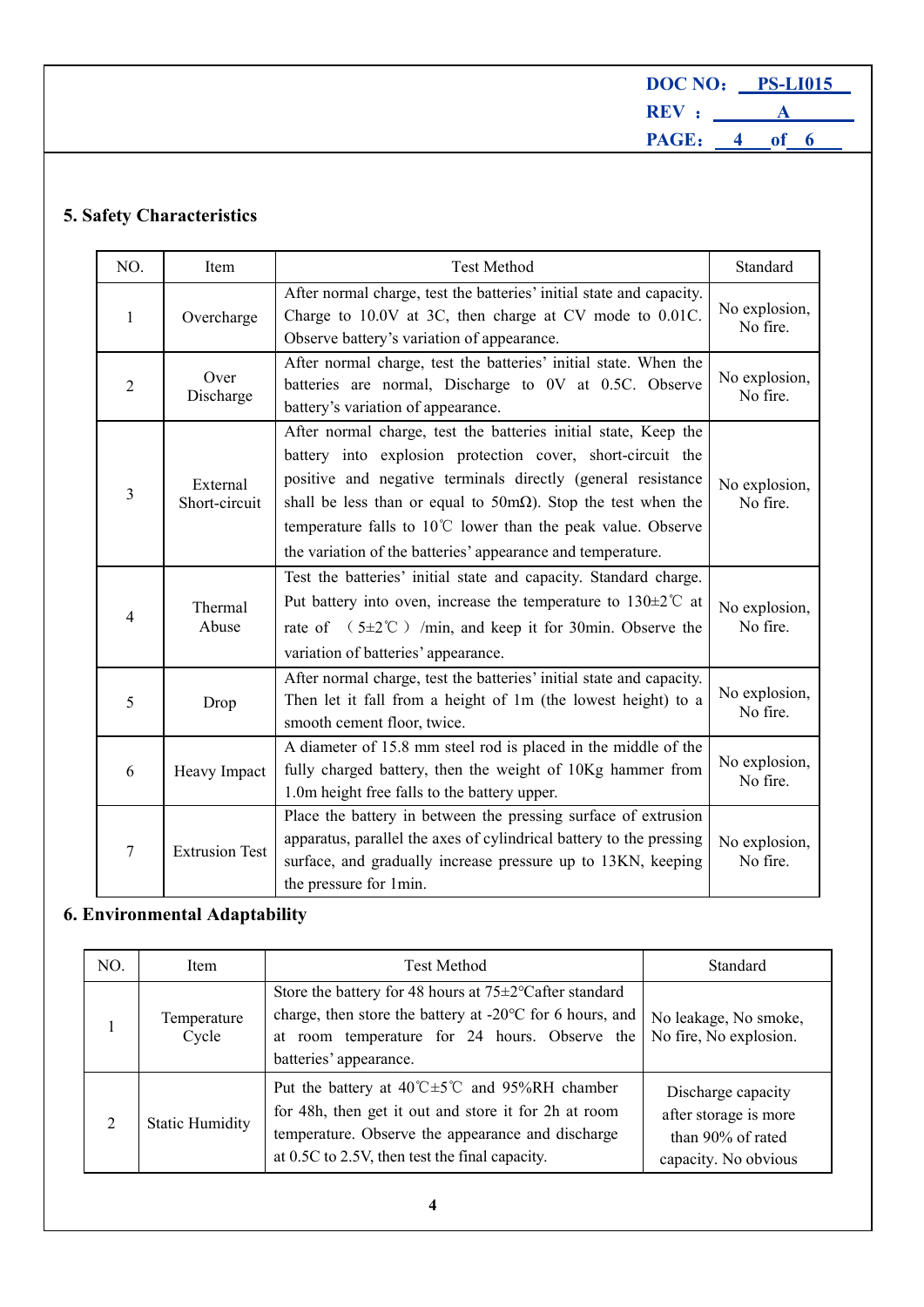**DOC NO**: **PS-LI015 REV** : **A PAGE**: **5 of 6**

|   |                |                                                                                                                                                                                                                                                                                                                                                                                                                                                                                                                                 | outside damage, No<br>corrosion, No smoke,<br>No explosion                                                                                                                                                                    |
|---|----------------|---------------------------------------------------------------------------------------------------------------------------------------------------------------------------------------------------------------------------------------------------------------------------------------------------------------------------------------------------------------------------------------------------------------------------------------------------------------------------------------------------------------------------------|-------------------------------------------------------------------------------------------------------------------------------------------------------------------------------------------------------------------------------|
| 3 | Vibration      | Standard charge. Equip it to the vibration platform,<br>prepare the test equipment according to following<br>vibration frequency and relevant swing, doing<br>frequency sweeping from X, Y, Z three directions,<br>each from 10Hz to 55Hz for 30 minutes of<br>recycling, rating of which is 1oct/min:<br>A)vibration frequency:10Hz~30Hz<br>Displacement breadth (single swing): 0.38mm<br>B) vibration frequency: $30Hz \sim 55Hz$<br>Displacement breadth (single swing): 0.19mm.<br>Observe the final state after scanning. | Residual<br>Capacity > 90%<br>Rated Capacity<br>Voltage<br>Decrease Rate<br>$\leq 0.5\%$<br>Resistance<br>Internal<br>Increase Rate $\leq$ 20%<br>obvious<br>No.<br>outside<br>damage, No leakage, No<br>smoke, No explosion. |
| 4 | Normal Storage | Test the batteries' initial state and capacity; store the<br>battery for 30 days after standard charge, test the final<br>state. Discharge at 0.5C to 2.5V, then test batteries'<br>residual capacity. Then after normal charge, discharge<br>at 0.5C to 2.5V, then test the batteries' recovery<br>capacity, Three cycles are permitted for this test, If one<br>of the three cycles can reach the standard, it represents<br>the battery has reached the standard.                                                            | Residual Capacity $\geq 90\%$<br>Initial Capacity<br>Recuperative Capacity<br>$\geq$ 95% Initial Internal<br>Resistance Increase Rate<br>$\leq 30\%$                                                                          |

#### **7. Standard Test Environment**

Unless especially specified, all tests stated in this Product Specification are conducted at below condition: Temperature: 25±2℃

Humidity: (65±20) % RH

#### <span id="page-4-0"></span>**8. Storage and Others**

#### 8.1 Long Time Storage

If the battery is stored for a long time (more than three months),the battery should be stored in dry and cool place. The battery should be charged and discharged every there months. The batteries' storage voltage should be 3.3~3.4V and the battery should be stored in a condition as NO.8.

#### 8.2 Others

Any matters that this specification does not cover should be consulted between the customer and manufacturer.

### <span id="page-4-1"></span>**9. Notice in Using Battery**

Please pay attention to followings in case of battery will have leakage, heat etc.

- Do not immerse the battery in water or seawater, and keep the battery in a cool dry surrounding if it stands by.
- Do not use or leave the battery at high temperature as fire or heater. Otherwise, it can overheat or fire or its performance will be degenerate and its service life will be decreased.
- Do not reverse the position and negative terminals.
- Do not connect the battery electrodes to an electrical outlet.
- Do not short circuit. Otherwise it will cause serious damage of the battery.